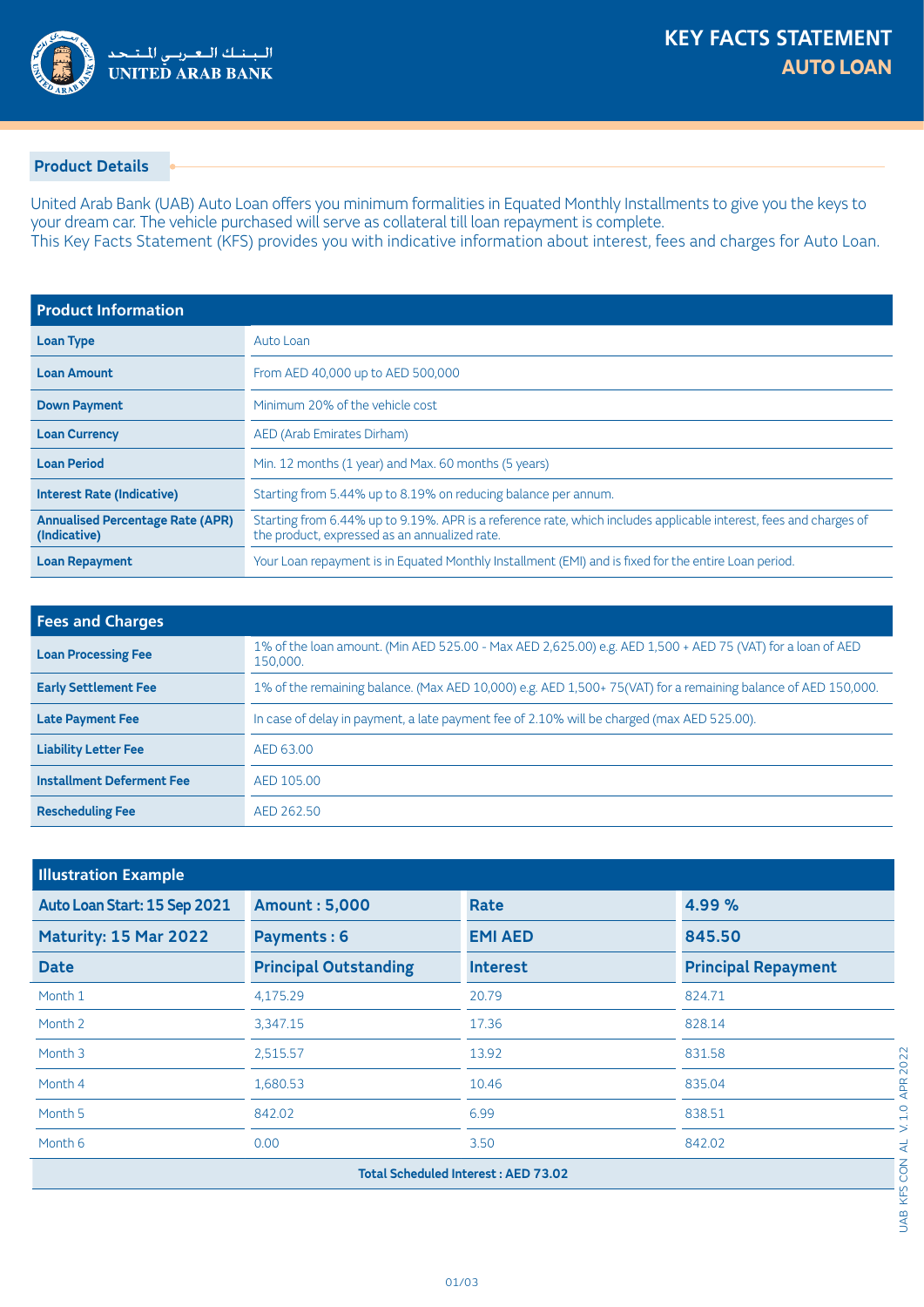

| <b>Product Requirements</b>                                     |                                                                                                                                               |  |  |  |
|-----------------------------------------------------------------|-----------------------------------------------------------------------------------------------------------------------------------------------|--|--|--|
| <b>Vehicle Valuation Document</b>                               | Customer to provide (based on UAB's Listed Evaluators).                                                                                       |  |  |  |
| <b>Vehicle Insurance Document before</b><br><b>Disbursement</b> | Customer to provide (based on the choice of insurance provider).                                                                              |  |  |  |
| <b>UAB Account</b>                                              | UAB account is mandatory for this product.                                                                                                    |  |  |  |
| <b>Disbursal of Funds</b>                                       | Disbursal of funds is subject to fulfillment of UAB requirements. LPO will be issued for the dealer.                                          |  |  |  |
| <b>Processing Time</b>                                          | The processing of your application leading to disbursal may take up to 10 business days from the time UAB receives<br>complete documentation. |  |  |  |
| <b>Undated Security Cheque</b>                                  | Undated security cheque up to 120% of principal auto loan amount.                                                                             |  |  |  |

| <b>Important Terms &amp; Conditions</b>               |                                                                                                                                                                                                                                                   |  |  |  |
|-------------------------------------------------------|---------------------------------------------------------------------------------------------------------------------------------------------------------------------------------------------------------------------------------------------------|--|--|--|
| <b>Change in Contact Details /</b><br><b>Employer</b> | The customer should inform UAB for any change in contact details, change in employment status etc                                                                                                                                                 |  |  |  |
| <b>Change in Terms</b>                                | UAB reserves the right to revise Terms & Conditions and Schedule of Charges. In case of any change, you will be<br>notified on your registered contact details 60 days prior to the change.                                                       |  |  |  |
| <b>Third Party Disclosure</b>                         | UAB is obligated to share customer information with the designated Government Entities as per the applicable<br>Bank Terms & Conditions. In case of non payment of the loan, UAB can allocate a third party to recover the<br>outstanding amount. |  |  |  |
| <b>Cooling off Period</b>                             | You have the right to cancel the facility by informing us in writing to info@uab.ae within 5 business days after signing<br>the application form. All applicable UAB fees will apply from the 6th day onwards.                                    |  |  |  |
| <b>Collateral</b>                                     | The vehicle will be mortgaged to United Arab Bank.                                                                                                                                                                                                |  |  |  |

## **Additional Information**

. If you have any queries and questions, you can reach our customer service 24/7 on 800474 or info@uab.ae.

. In order to check your eligibility to apply for other UAB products, please contact a UAB sales representative or visit our website www.uab.ae

- To obtain the best deal for you, you may check other bank offers to compare interest rates, fees & features. You can compare the other bank key fact statements when deciding on the best option that suits your needs.
- You may cancel the loan agreement post disbursal as per applicable terms and conditions.
- . You may pay your loan facility early by informing UAB, partial and early settlement is subject to approvals and applicable fee.
- . Please refer to www.uab.ae for Terms & Conditions and Schedule of Charges.
- . If you are unsatisfied with our services or to report fraud/complaint/dispute, please contact our 24/7 customer service on 800474 or info@uab.ae.

**Important Warnings** 

- . In case of default on payment a delayed payment penal charges may apply. All fees are inclusive of applicable VAT (value-added tax).
- UAB may represent a Direct Debit Authority (DDA) which is returned unpaid ,your financial institution may impose applicable charges for returned DDA
- · If you do not meet the repayments/payments on your loan on time and in full, your account will go into arrears. This may affect your credit rating  $\alpha$  (Al Etihad Credit Bureau) and may limit your ability to access financing in future.
- If default persists in case of not receiving payments as per schedule and agreed terms, UAB may initiate action for recovery, restrict usage and accessibility to services and or legal action.
- . If you do not keep up your repayments/payments, you may lose your vehicle.
- UAB may refuse to execute any requests, instructions or services if you fail to comply with the necessary procedures; or if the information or data are incorrect or are in violation of the applicable laws in the United Arab Emirates.
- This information is not final and subject to approval and signed by both parties, and it does not replace the Auto Loan application, agreement document. You have the right for a copy of loan application, loan agreement document upon disbursal of the credit facility.